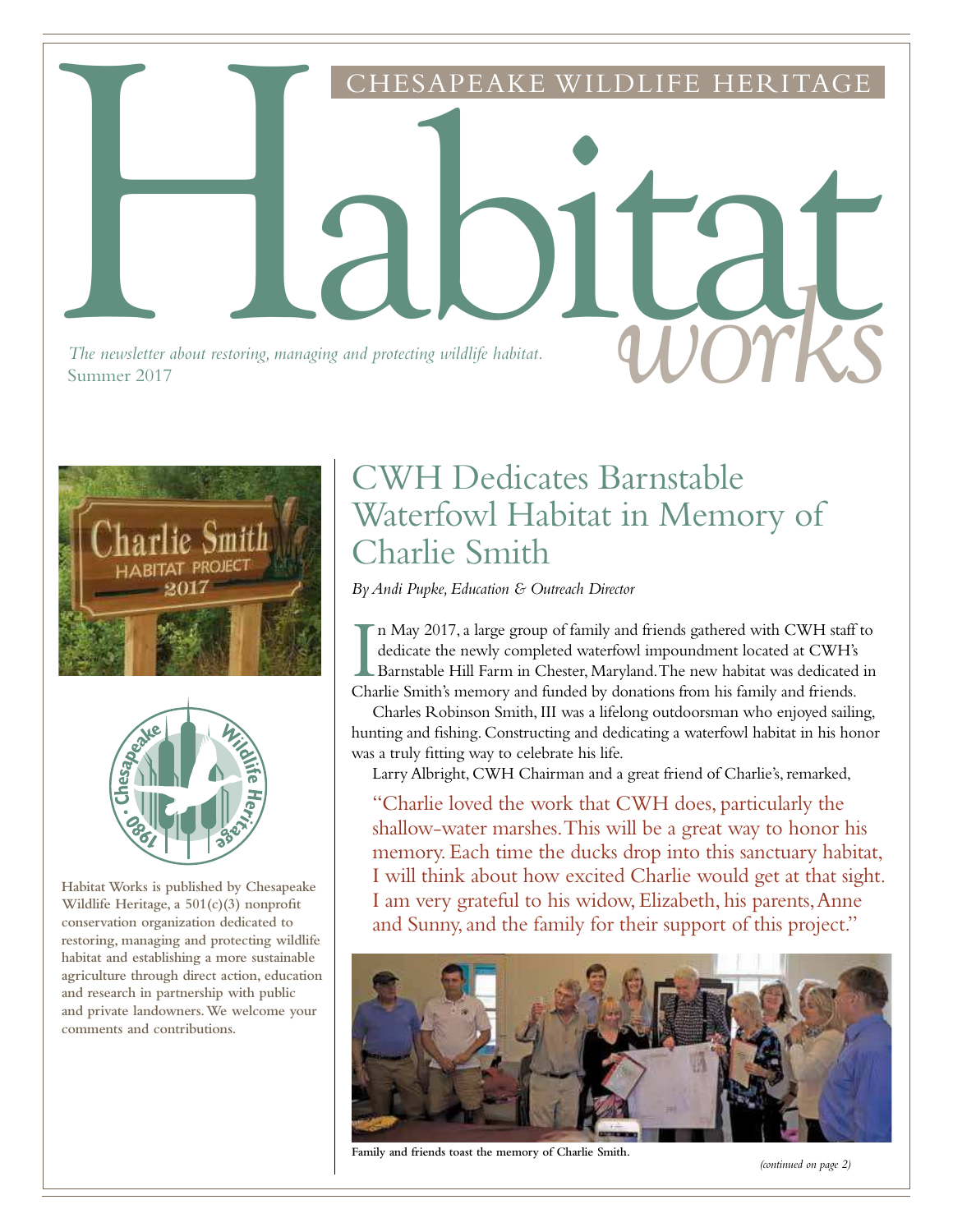

### **Chesapeake Wildlife Heritage Board of Directors**

Ralph Partlow, *President and Treasurer* Larry Albright, *Chairman* Cleo Braver, *Vice President* Laura Hoffman, *Secretary* Stanley P. Watkins, Jr. M.D. John Murray, Esq, *Advisor* Dennis Whigham, PhD, *Advisor*

#### **Staff**

Ned Gerber, *Director* Michael Robin Haggie Andi Pupke Sandy Parker Mary Henley Phil Boyd Danny Sterling Paul McMullen Buck Schuyler Dean Knowles

Chesapeake Wildlife Heritage The Old Railway Station 46 Pennsylvania Avenue P.O. Box 1745 Easton, Maryland 21601 410.822.5100 410.822.4016 fax info@cheswildlife.org cheswildlife.org

*Printed on recycled paper.*

#### *(continued from page 1)*

The Barnstable impoundment will be intensively managed to provide high-energy foods for migrating and wintering waterfowl. These grains will complement the natural moist-soil seeds found in abundance in the many wetlands we have restored on the farm. Very few landowners leave standing grain for wintering waterfowl on the shore, and even fewer leave food for the birds on sanctuaries like Barnstable Hill Farm.

Located on Kent Island, the 540-acre Barnstable Hill Farm was donated to CWH in 2000. The waterfowl impoundment was constructed on the north part of the farm. With more than 5.5 miles of waterfrontage on Kirwan Creek and Prospect Bay, Barnstable is one of the most important waterfowl sanctuaries in the Mid-Shore region. •



**Friends and family of Charlie Smith learn about the waterfowl habitat dedicated in his memory at CWH's Barnstable Hill Farm.**



**Photo courtesy of Richard Wilson**

Hatch day! Purple Martins began

hatching near the end of June. Parents are now busily feeding their young.

CWH began monitoring and collecting data on Purple Martin nesting systems in 2008. Active management of martin housing provides better control of invasive, nonnative birds and results in more robust martin populations. Learn more at cheswildlife.org.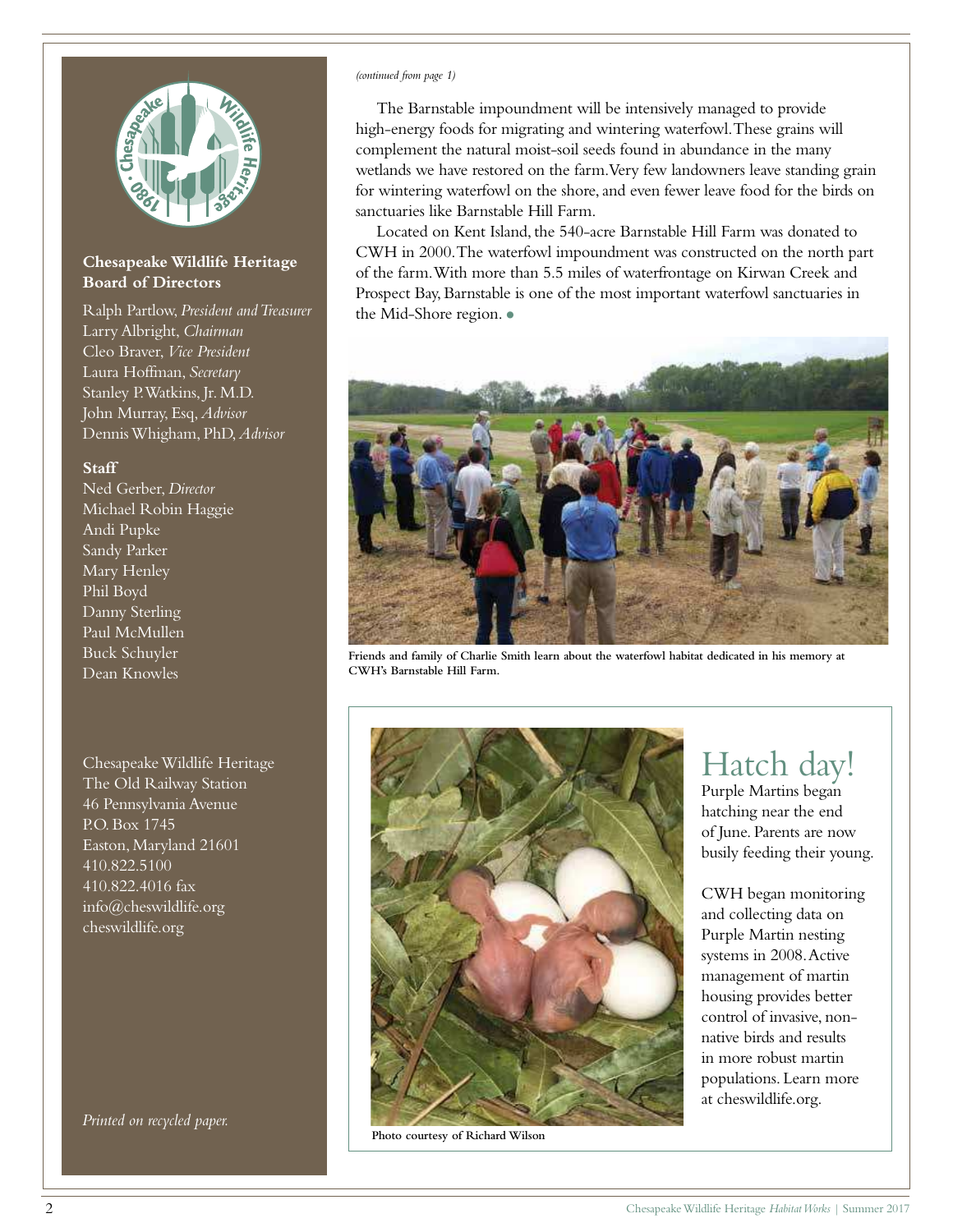

*By Andi Pupke, Education & Outreach Director*

The Carolina wren (Thryothorus ludovicianus) is a common species of with found in the eastern half of the United States. It is a very small bird of woodlands and thickets, measuring 4.9–5.5 inches in length with a wingspan he Carolina wren *(Thryothorus ludovicianus)* is a common species of wren found in the eastern half of the United States. It is a very small bird of woodlands and thickets, measuring 4.9–5.5 inches in length with a distance. It delivers an amazing number of decibels when singing and calling. It has a repeated *"teakettle-teakettle"* song and other piercing exclamations. The Carolina wren is a rich cinnamon color with white eyebrow stripes and a long, upward-cocked tail.

 Every year, we at CWH receive a number of calls concerning the Carolina wren: not for its amazing vocal abilities, but for the places it chooses to nest. The wren often nests in hanging flower pots on

porches and on decorative wreaths on doors. This year we even heard of a wren stuffing someone's pants with nesting material while they were hanging on a clothes line. That wasn't great longterm planning on the wren's part. It's safe to say that these wrens are nice birds to have around, just maybe not in your clean clothes.

 If you find yourself with a Carolina wren nest on your porch or near your home, try to enjoy watching them raise their young. Just don't be surprised by the odd places they choose to make their nests! •



**The Carolina wren can choose unusual nesting spots, even pants hanging on a clothes line.**

## **Donate Stock and Receive a Charitable Deduction**

Donating appreciated stock is an excellent way to support CWH, the Bay and wildlife. This simple donation process allows you to take advantage of tax laws to reduce taxes and maximize your gift to CWH.



**For example, Mr. Roberts invested \$5,000 in stock several years ago. Today, the stock is worth \$20,000. If Mr. Roberts sells the stock, he would pay \$3,000 in capital gains tax (20% of the profit from the sale of the stock). If he donates the stock to CWH, though, he would receive a charitable deduction for the stock's full fair-market value (\$20,000). This donation would provide a \$5,600 tax savings for someone in the 28% tax bracket. In the end, Mr. Roberts's tax bill is \$8,600 less, and CWH receives a terrific gift that will benefit wildlife.**

To learn more about stock donation, call our office at 410-822-5100.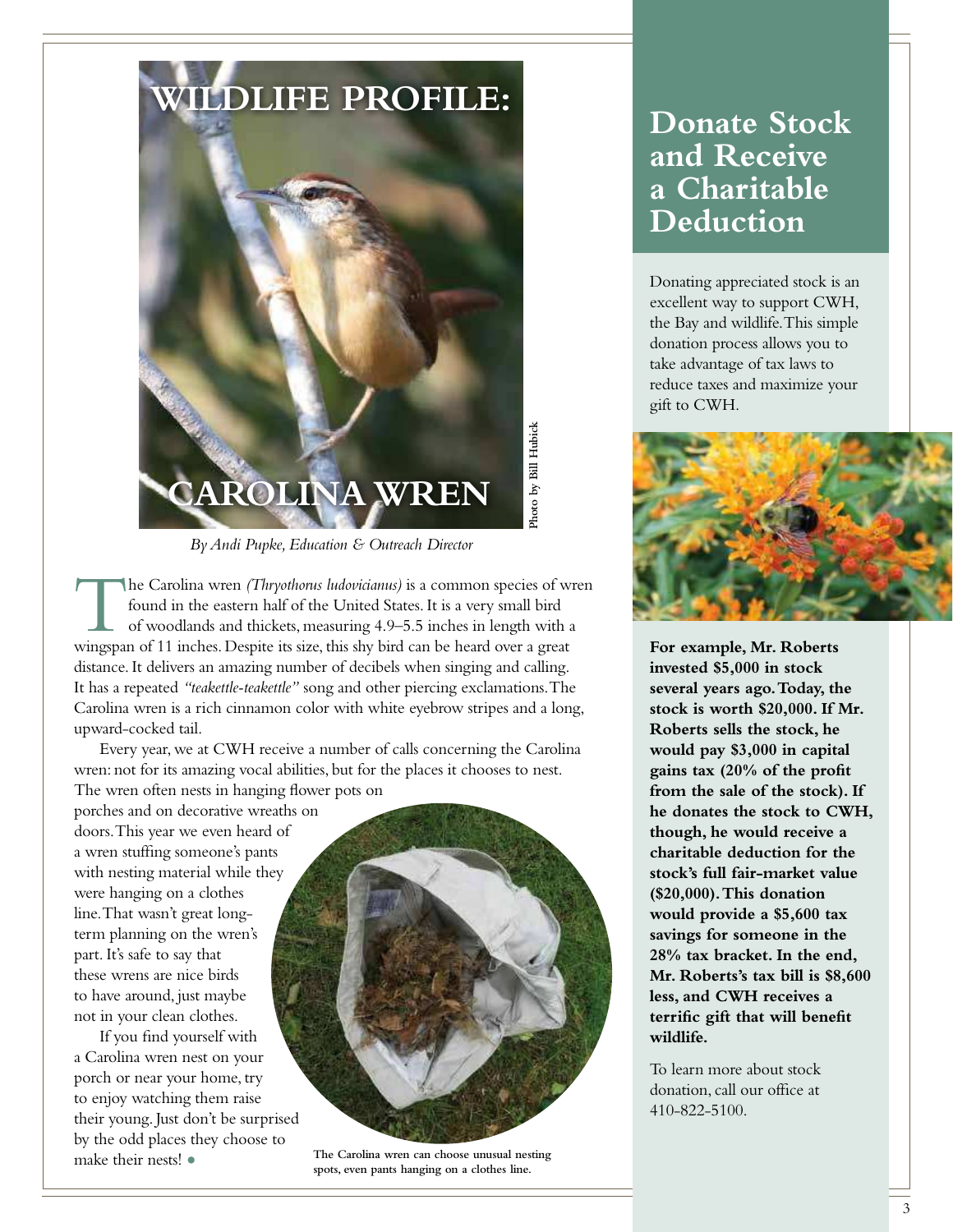

Implering more than 4,000 species nationwide, 400-plus species in Maryland and around 100 species at any given time in umbering more than 4,000 species nationwide, 400-plus species in Maryland and summer in any county on the Eastern Shore, native bees are quite prolific if given the chance to survive. These bees are critical to the ecosystem.

They pollinate food crops for us and many wildlife species and help to beautify the landscape by fertilizing wildflowers and flowering shrubs and trees.

Although disease, disappearing habitat and pesticide use have led to shrinking populations, learning about our native bees and taking even small steps to help them thrive can improve their numbers and yield big results for local ecosystems.

Bees are descendants of wasps, and while there are similarities between the two, there are notable differences. Bees are vegetarian creatures and are generally less aggressive than predatory wasps. Most are covered with fine, feathery hairs and pollen baskets on their legs or abdomens that allow them to gather pollen as they feed, distribute it among other flowers and bring it

back to the nest. Bees tend not to sting unless threatened or defending their colony, and most native bees either don't or can't sting.

Common native Maryland bees include bumblebees, sweat bees, miner bees, leaf-cutter bees, and mason bees. Although it is a remarkable pollinator, the non-native honeybee is unable to pollinate tomatoes or eggplant, and it falls far short of native bees in pollinating native food crops such as pumpkins, cherries, blueberries and cranberries. There are also concerns that it may spread diseases to native bees and sometimes out-compete them in limited habitat. You can benefit your own garden and the surrounding

ecosystem by attracting a variety of bees to your yard—particularly native species—and giving them a bit of help.

**So, what can you do to help native bee populations? Above all else, respect bees and give them space to do their work. Avoid widespread use of insecticides and fungicides. Plant a pollinator garden. Let flowering weeds like dogbane and milkweed grow unmown/unsprayed in ditches and other odd spots in your neighborhood. Talk to your county roads people about not mowing ditches and roadsides until after October 1, when the monarchs have gone through. If you own a farm, plant pollinator patches and buffer strips, and save your mowing for March. Even a small patch of native plants will attract and provide food for bees and other beneficial pollinators.** 

Finally, learn about different types of bees and how they live. Bumblebees build nests, often in old mouse nests in sheds and other buildings, while other species nest in the ground or in abandoned animal or insect burrows. A section of PVC pipe filled with paper straws and mounted under an overhang or in an open barn or shed can provide a brooding place for cavity-nesting bees. This type of structure is available for the asking to CWH members. Visit our office at 46 Pennsylvania Avenue in Easton, call 410.822.5100, or email info@cheswildlife.org.•

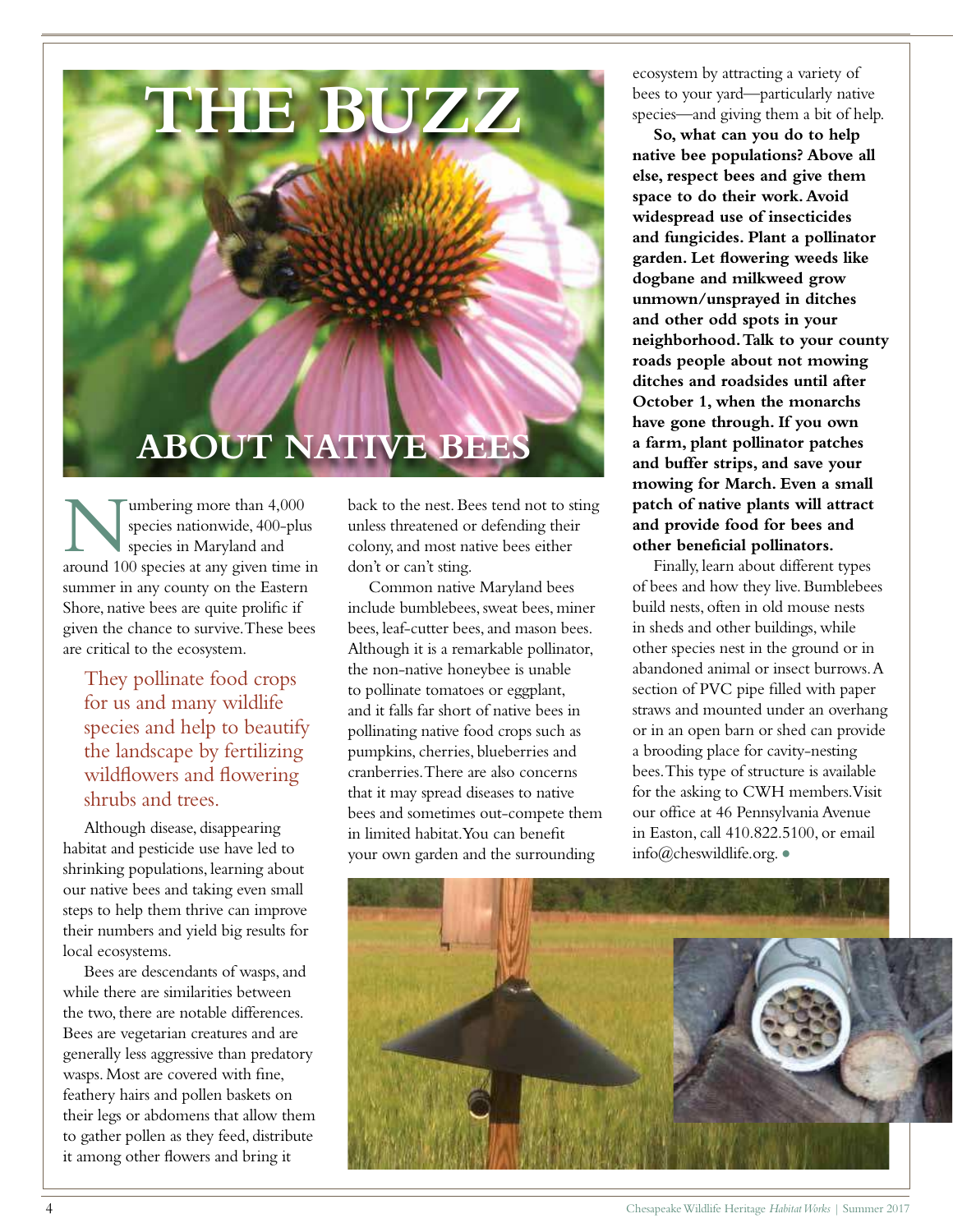

## *By Andi Pupke, Education & Outreach Director* **Photo** *Photo by Donna Tolbert-Anderson*

 $\Lambda:$  This little squirrel is a southern flying squirrel *(Glaucomys volans)*. Its overly large eyes are a clue that it is nocturnal. Flying squirrels are easily distinguished from other tree squirrels by their smaller size—nine to ten inches long—and gliding membrane, or patagium, a fold of skin that extends from the wrist of the front leg to the ankle of the hind leg. When the front and hind legs are extended, the membrane forms a winglike gliding surface. Their fur is soft, silky and moderately long. The upper body is grayish to brownish in color, and the underparts are creamy white.

## **Flying squirrels do not actually fly.**They glide from tree to tree,

covering more than 100 feet if starting from a very high perch and using their tails to steer around branches and other obstacles. They are found throughout the deciduous forests of eastern North America from southern Ontario to the Gulf Coast, with isolated populations in Mexico and as far south as Honduras. The North American distribution of this species is more southerly than that of its close relative, the northern flying squirrel *(Glaucomys sabrinus)*.

The flying squirrel requires deciduous and coniferous forest for its

habitats. It makes its home in snags, woodpecker holes, manmade nest boxes and the abandoned nests of birds and other squirrels. If you have a wooded property and would like to help the flying squirrel, you can refrain from cutting down snag trees and erect nesting boxes (available from CWH) in the woods.

Many people are unaware of how common they are due to their nocturnal behavior. If you are ever in a wooded area at dawn or dusk, you may be able to catch sight of these shy squirrels. •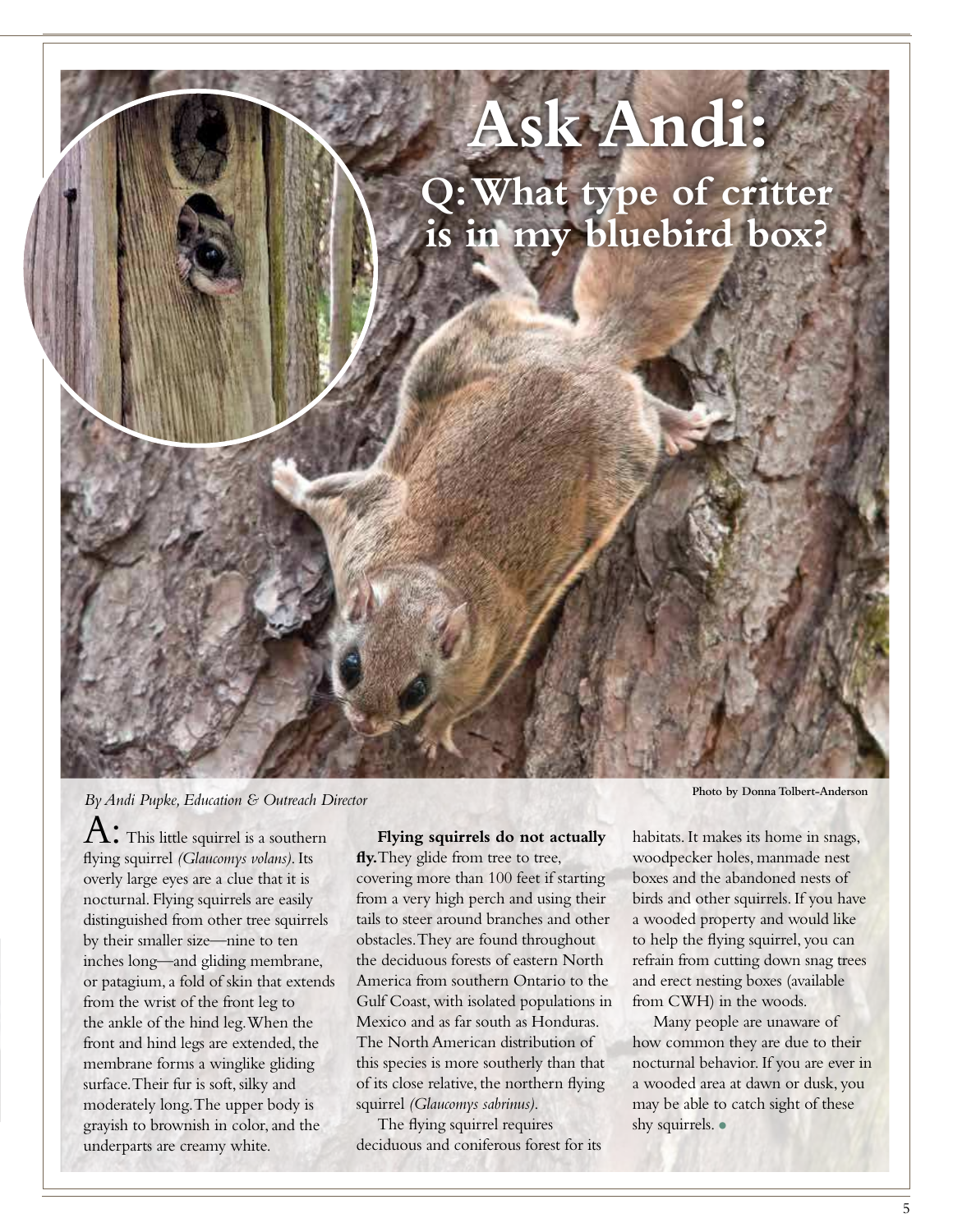# From Farm Field to Flourishing Wetland

*By Ned Gerber, Director/Wildlife Habitat Ecologist*



**Plants are sprouting from the topsoil CWH used to cover a wetland site at Waltham Farm near Centreville, Maryland.**

When I first saw the field<br>
about 18 years ago, I knew<br>
create a large emergent wetland there. about 18 years ago, I knew right away that we should Maybe it was the numerous drainage leads that gridded the field or the way the main ditches led down to the creek. At that time, we planted extensive native grass buffers on the farm using the newly created CREP and restored about 20 acres of shallow emergent wetlands—just not on that spot. We planted native grasses and wildflowers in what was then a very wet meadow, and they thrived over the years in between. However, I always worry about very wet meadows being an ecological trap, especially if we have a dry winter/spring. My concern is that ground nesters that use the site during

a spring drought will lose their nest if heavy precipitation comes as it did this year.

More than a few years passed, and when the landowner expressed an interest in a large wetland, I went back out to survey the site and do a few initial borings.

I happily discovered lots of swamp milkweed and many other wetland plants thriving with the big bluestem we had planted so many years before good omens.

The landowners, Henry and Jean Hilleary, agreed that we could further explore building a shallow emergent wetland on the site.

The process began in earnest, with extensive soil borings in spring to determine whether the soils would hold water sufficiently to support diverse emergent wetland vegetation. Looking more closely at soils enables us to know where we are able to dig deeper pool areas that will hold water all summer and obtain clay berm material that keeps water on the entire site during wet periods. This early dirt scoping work is followed by a topographic survey of the proposed area to ensure that the berm can hold enough water on the site seasonally to support the plant and wildlife species we want to see there—swamp milkweed, wild millet, shorebirds, waterfowl and waders, to name a few.

During the late summer of 2016, we began restoring 18 acres of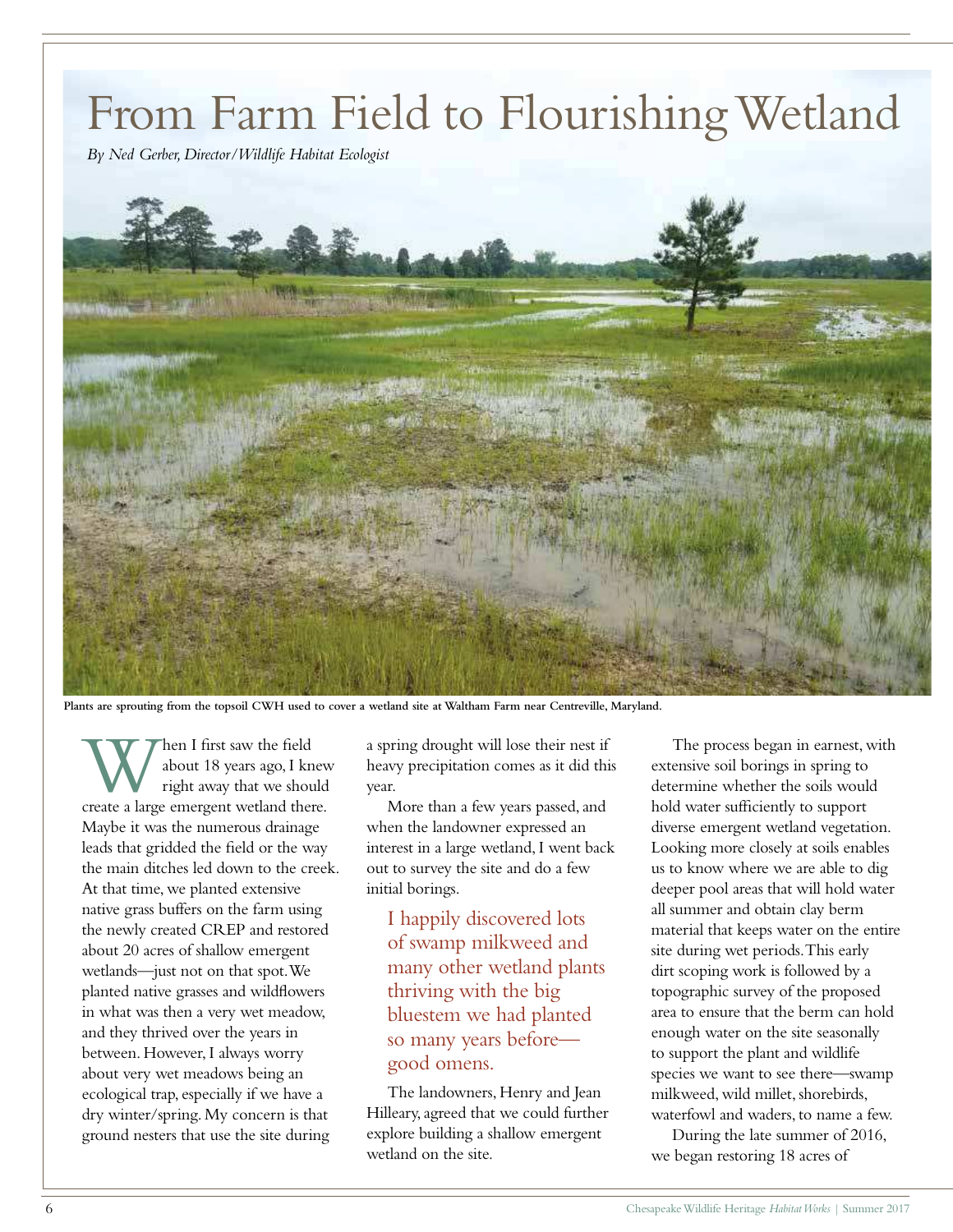shallow emergent wetlands on that site at Waltham Farm near Centreville, Maryland. It was a protracted process, as the site was very wet from the onset of construction and constant rains brought work to a standstill. The off-road truck we use to move earth got stuck frequently, which made earth moving very slow. We tried to rent a low-pressure truck on tracks to speed up the work, but not one was available on the East Coast. Winter was fast approaching, and once the daily temperatures get low enough, sites no longer dry sufficiently to move dirt well. The prospect of mothballing the unfinished wetland project for the winter seemed more likely each day.

Then the geese showed up, as they do each fall. Fortunately, they brought some dry weather with them. We were able to complete the dirt work in November and seed the site heavily to stabilize the soil for winter. Of course, the geese loved those tender young grasses and kept much of the wetland looking like a huge mud puddle all winter. They also love mud puddles, as do the shorebirds that follow them once they leave in spring. Summer arrived, and the wetland greened up well. Now we have more plants to install and invasives to control.

Located on Reeds Creek, a major tidal tributary of the Chester River, Waltham Farm is tended as an oasis for flora and fauna.

**In addition to providing food and habitat for innumerable birds, mammals and insects, along with a critical stopping point for migratory waterfowl, we estimate that this wetland restoration alone will prevent 3,360 pounds of nitrogen, 170 pounds of phosphorus and 42,000 pounds of sediment from entering the Chesapeake Bay watershed annually.** 

Thanks to support from the National Fish & Wildlife Foundation, Maryland Department of Natural Resources, the Biophilia Foundation, Chesapeake Bay Trust and other sources, what was once a wet farm field is now a thriving ecosystem and a step toward a cleaner, healthier Bay. •

**A deeper pool on Waltham Farm provided clay for**